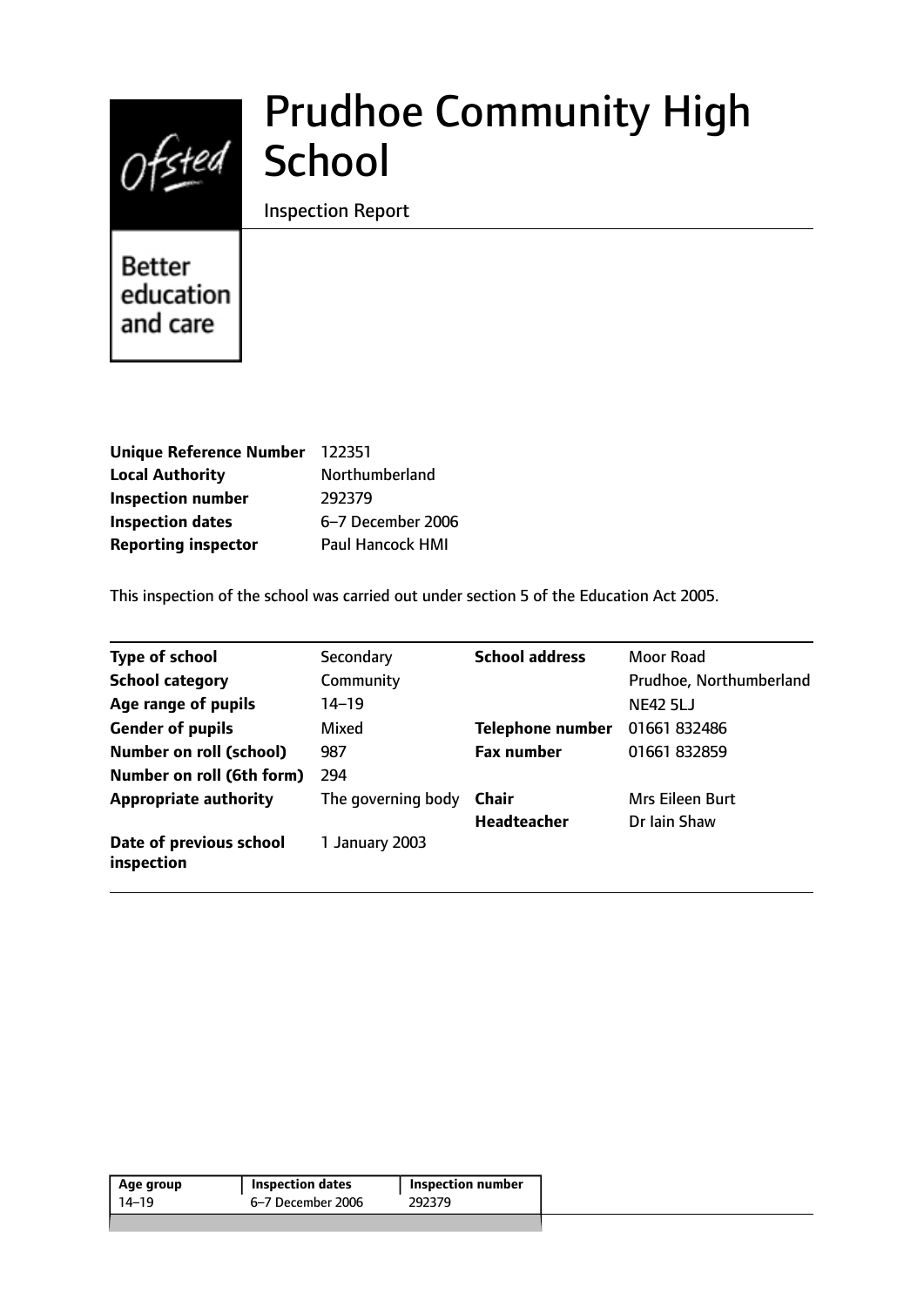© Crown copyright 2006

Website: www.ofsted.gov.uk

This document may be reproduced in whole or in part for non-commercial educational purposes, provided that the information quoted is reproduced without adaptation and the source and date of publication are stated.

Further copies of this report are obtainable from the school. Under the Education Act 2005, the school must provide a copy of this report free of charge to certain categories of people. A charge not exceeding the full cost of reproduction may be made for any other copies supplied.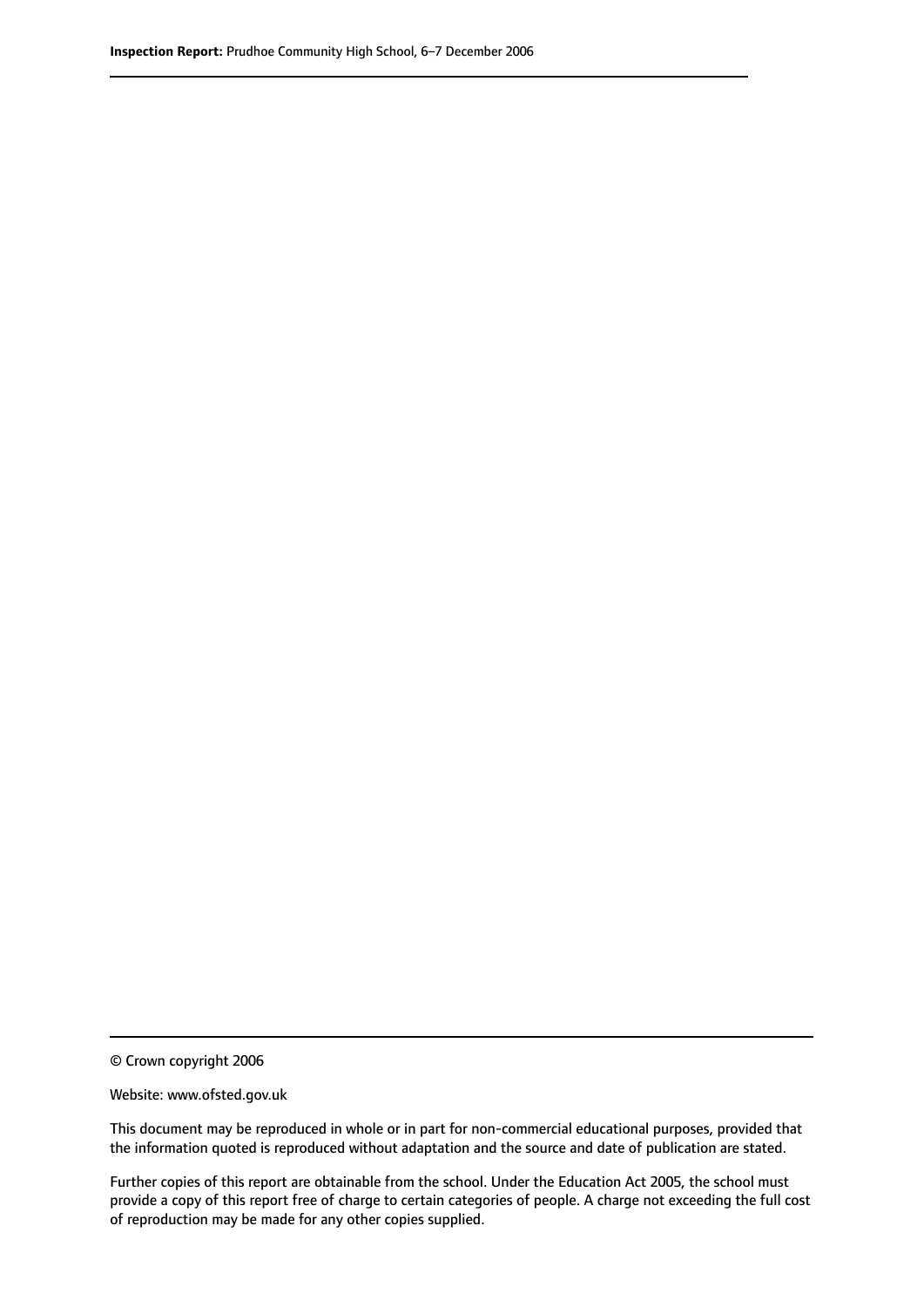# **Introduction**

The inspection was carried out by one of Her Majesty's Inspectors and three Additional Inspectors.

## **Description of the school**

Prudhoe is a community school and college specialising in technology, mathematics and science. It is on the border of Tyneside and attracts students from other local authorities. Provision is extended beyond the school day and includes large adult and youth departments. The school leads on enterprise within the Tynedale Virtual College, which is a new development for sixth forms in the area. Nearly all the students have English as their first language. There are fewer students with learning difficulties and disabilities than normally found.

## **Key for inspection grades**

| Grade 1 | Outstanding  |
|---------|--------------|
| Grade 2 | Good         |
| Grade 3 | Satisfactory |
| Grade 4 | Inadequate   |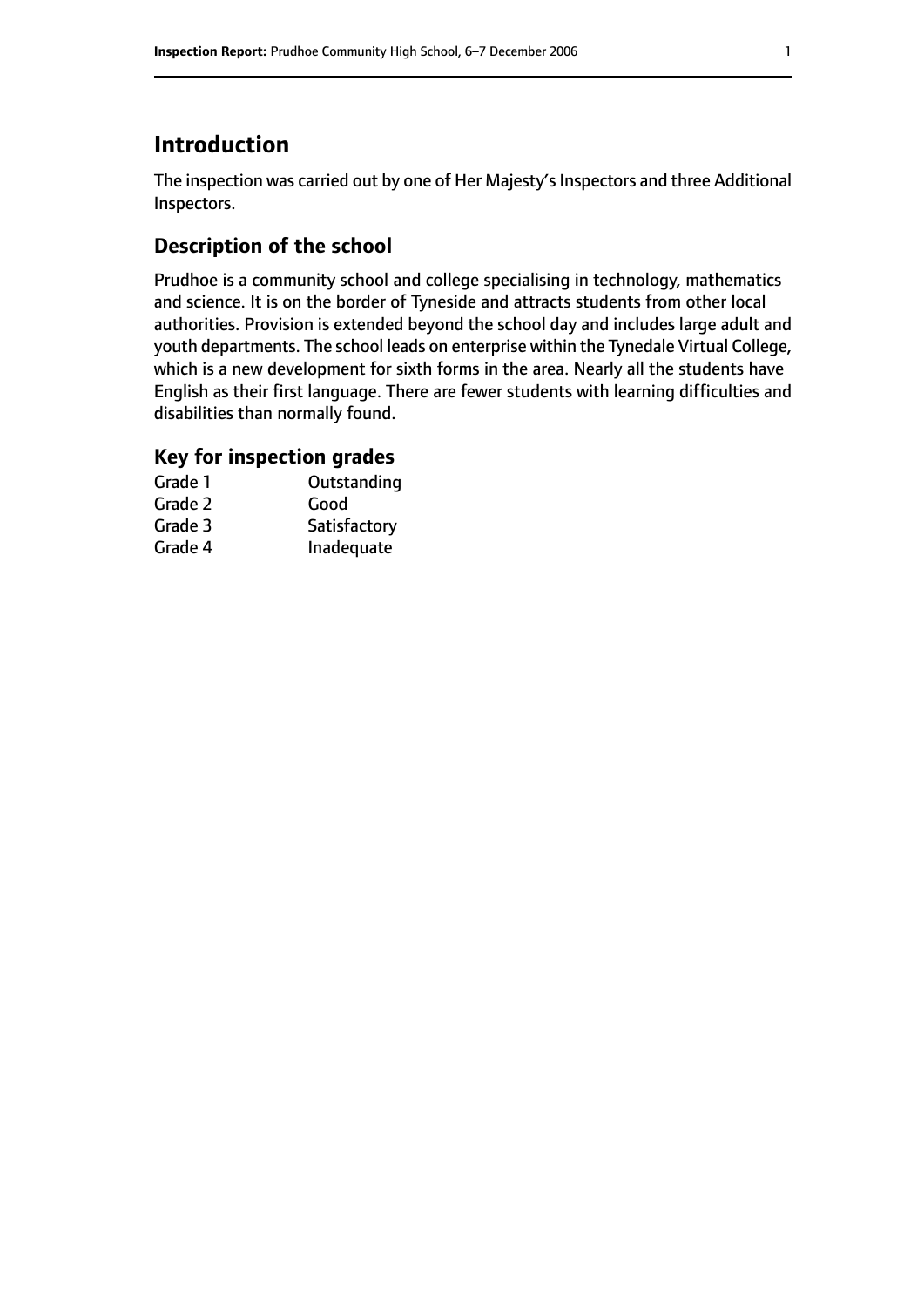# **Overall effectiveness of the school**

#### **Grade: 2**

Prudhoe is a good community school and technology college. Inspection evidence agrees with the school's evaluation that it is doing well and it is continuing to improve. GCSE results in 2006 were the best yet, with 75% of students gaining higher grades compared with 59% in 2004. Specialist status has been instrumental in raising achievement in mathematics, science and technology. The school knows that results in English in Years 9, 10 and 11 are not as high as they should be, although they are slightly above the national average and the school is taking the right action to make improvements. Students with learning difficulties and disabilities make good progress.

Teaching and learning are consistently good and there are examples of outstanding practice. The school is aware that sharing excellent practice is the key to further improvement. Assessment methods involving students are developing across the school but are not yet consistent in all subjects. Students are well cared for, enjoy learning, feel safe, and behave well. The personal development and well-being of learners are good and opportunities for students to contribute to the school are outstanding, particularly in the sixth form.

The curriculum is good and the provision of work-related courses is a particularly strong feature. The school has other strengths such as the excellent community contributions and partnerships with other schools and local industry. Technology college targets have been met and links with outside agencies and specialist teachers in the Tynedale Virtual College are excellent. Additional funding has been used to enhance staffing and work with partner schools. The new engineering centre is already well used to deliver industry standard courses.

The school is moving in the right direction, closely steered by the past and present headteacher and supported by a strong team of senior leaders. The governing body keeps a close eye on what is happening and it makes sure the school continues to move forward. The school is right to think capacity to improve is good. Limited resources and some poor accommodation are effectively deployed to achieve good value for money.

#### **Effectiveness and efficiency of the sixth form**

#### **Grade: 2**

The sixth form is good and results are improving, except in general studies. This is being effectively addressed. Teaching is good and relationships between learners and staff are good. There is an open access policy and every effort is made to cater for the needs of all learners with an increasing range of vocational courses. Attainment on entry to the sixth form is average for those students who study A-levels, but the open access policy means that attainment on entry is below average overall. Leadership and management are good and the leadership team is continually looking for waysin which learners can be helped to achieve their full potential. Learners are encouraged to take an active part in the running of the school, for example as peer mentors and assisting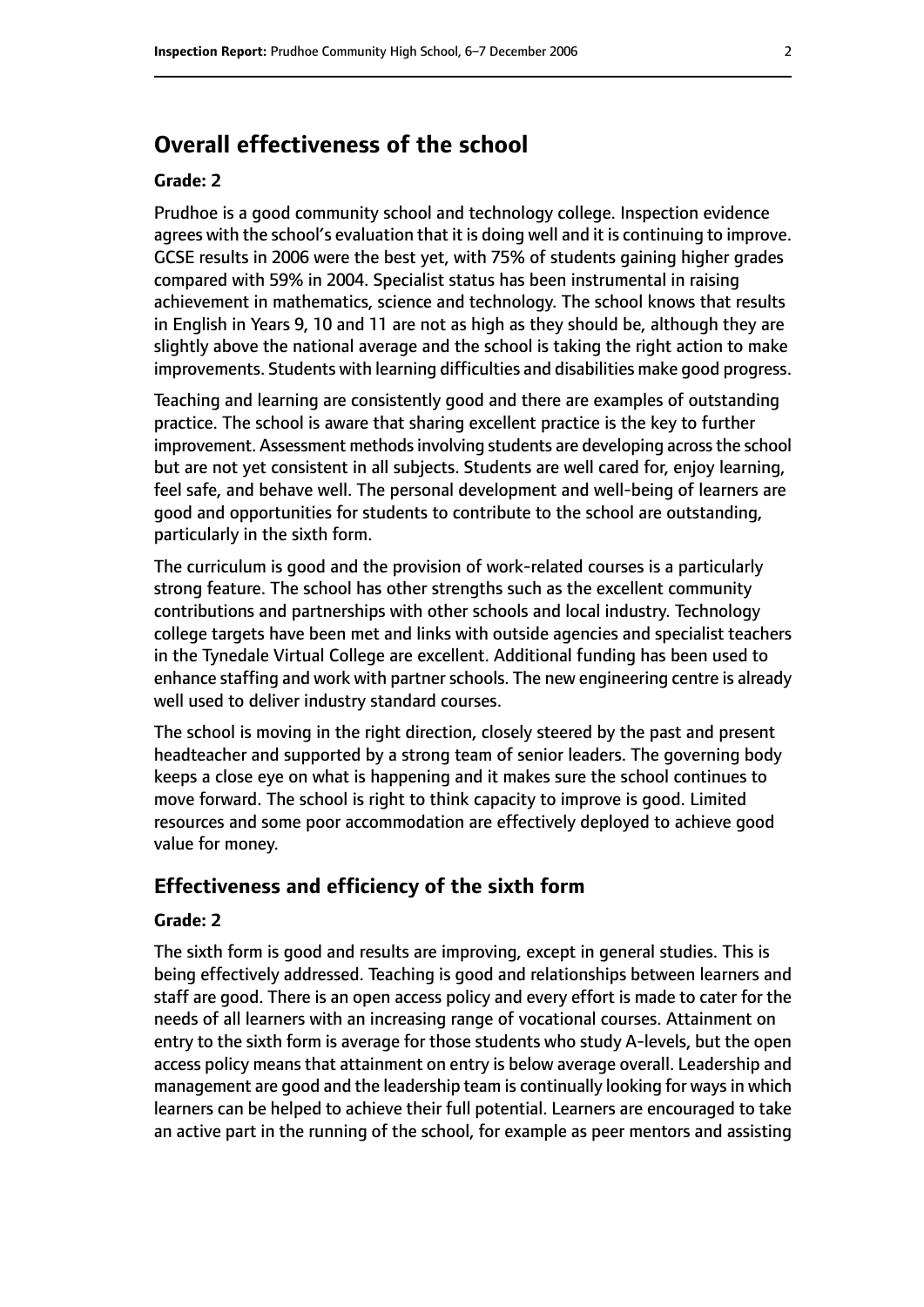in assemblies. Three learners are on the governing body and students take part in staff interviews.

#### **What the school should do to improve further**

- Continue to raise achievement and standards in English in Year 9, 10 and 11.
- Ensure good assessment practice is shared across all subjects.

# **Achievement and standards**

#### **Grade: 2**

#### **Grade for sixth form: 2**

The school accurately judges achievement and standards to be good. A high proportion of students start with attainment that is above average. Evidence from the school and the inspection shows all groups of students, including those with learning difficulties and/or disabilities, make good progress during their time at the school. The specialist college has made a significant impact on standards in mathematics, science and technology.

In 2005, mathematics and science results were above average and English results close to average in Year 9. Although the results in 2006 improved, the school knows it is not raising achievement in English quickly enough and is working closely with a significant minority of students who start with reading skills that are relatively low.

GCSE results have improved significantly. In 2006, the results were the school's best ever and well above the national average. The school is monitoring the performance of individual students closely and predictions for 2007 indicate results will continue to rise. Inspection evidence confirmed the improving trend in achievement and standards. The school has now set even more challenging targets and tracking indicates they will be met. Learners in the sixth form achieve well and make good progress.

## **Personal development and well-being**

#### **Grade: 2**

#### **Grade for sixth form: 2**

The personal development and well-being of learners are good and students gain significantly from outstanding opportunities to contribute to the school community. Students who train as mentors play a vital role in the well-being of their peers, and three are on the governing body. Students from all years play an important informal part in the appointment of staff. They are also well versed in organising fund-raising events to support charities and initiatives in school. The skills students require for their economic well-being are exceptionally well developed.

Spiritual, moral, social and cultural development is good, particularly in the way links abroad, such as the conservation project in Honduras, promote cultural and multi-cultural awareness. The behaviour of pupils around the school and in lessons is good. Students are eager to learn, work well together, and show mutual respect.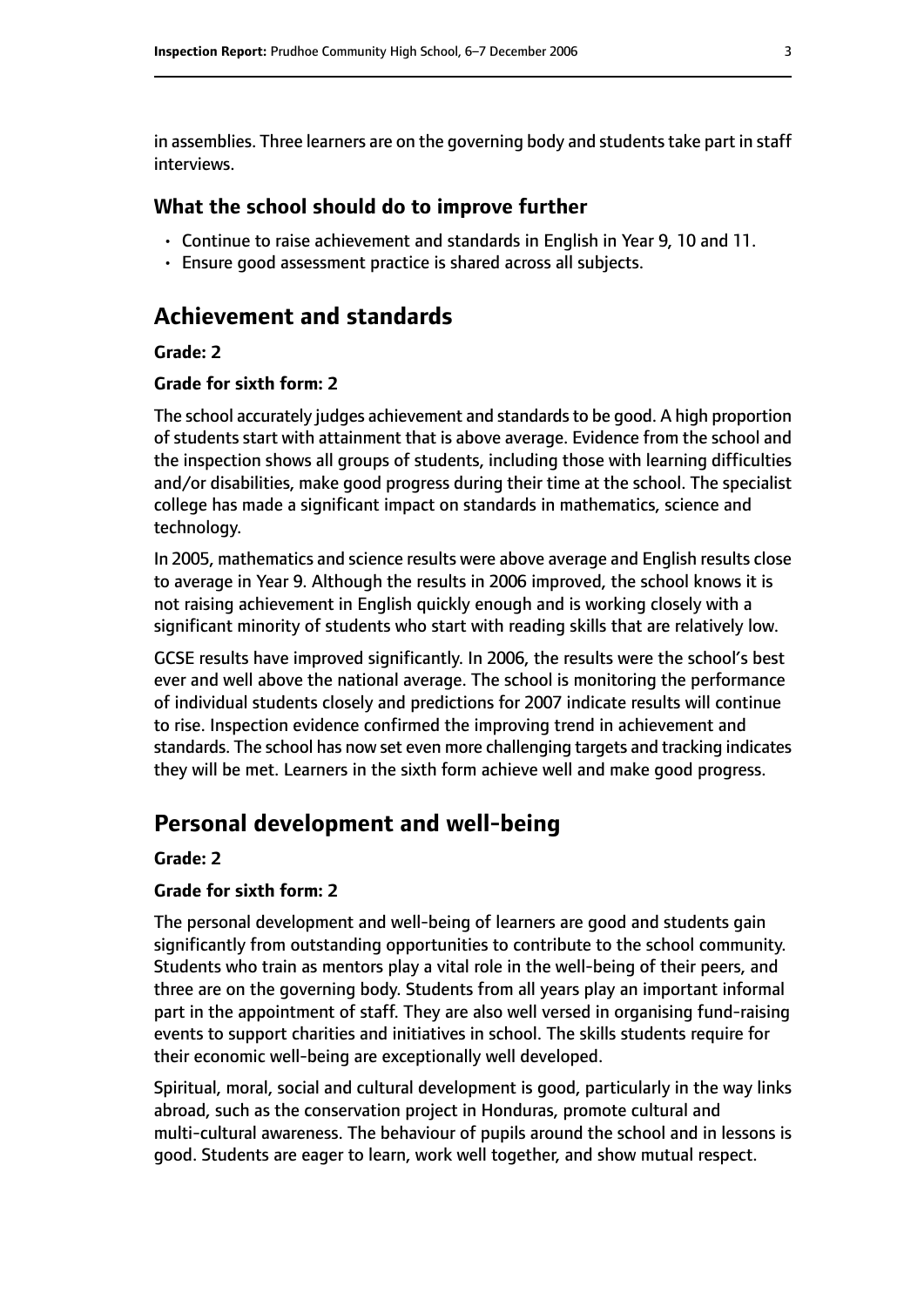Healthy lifestyles are promoted through extensive sporting activities. Attendance is satisfactory and unauthorised absence is below the national average.

# **Quality of provision**

#### **Teaching and learning**

**Grade: 2**

#### **Grade for sixth form: 2**

Teaching and learning is good in the main school and in the sixth form. This is due to the good planning and preparation by teachers, and the good behaviour and cooperation of the students. Teachers set clear learning targets, which allow students to understand what is required. In all lessons, teachers build and sustain good relationships with their students through praise and encouragement. Information and communication technology (ICT) is used with confidence by teachers to engage and motivate students.

A good system for collecting assessment information contributes to effective target setting, monitoring individual progress, and the identification of pupils who require further support with their learning. Assessment methods are developing across the school but are not consistent across all subjects. In history, practice is exemplary and students appreciate learning from each other. The personal organiser for students is used well by students, parents and teachers to communicate and improve learning, especially for those students with learning difficulties and disabilities.

### **Curriculum and other activities**

#### **Grade: 2**

#### **Grade for sixth form: 2**

The curriculum is good throughout the school. It helps students to select subjects which are well matched to their future needs and their abilities. The school has developed a good system of career guidance using 'life skills' days and the school's tutorial programme since the last inspection. ICT provision is improving and the school has good strategies in place to ensure that it is fully effective.

There is a good range of courses including vocational GCSEs from which Years 10 and 11 can choose. The school has extended its academic courses in the sixth form by offering film studies and music technology together with a relevant range of vocational courses. The school is working closely with partners to improve the number and variety of vocational courses. A wide range of extra curricular and enrichment activities are well attended by students of all ages and abilities.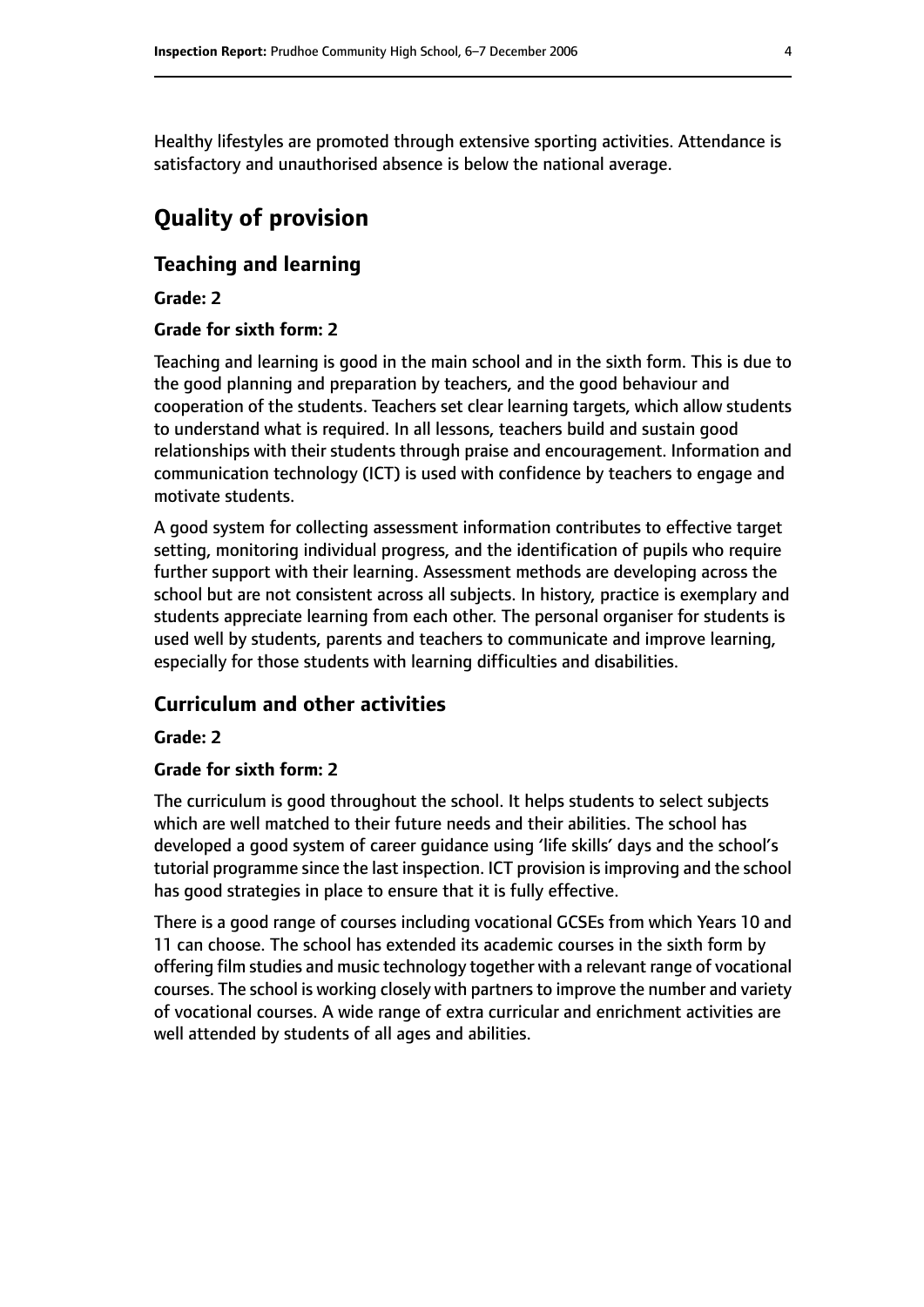#### **Care, guidance and support**

#### **Grade: 2**

#### **Grade for sixth form: 2**

Care, guidance and support provided for students are good. The development and continuing expansion of the extended schools partnership is enhancing the quality of care and support and providing a clearer picture of individual students' problems and needs. Child protection measures meet statutory requirements.

The way students are involved with tracking their learning and progress has improved. Personal and academic targets are set through individual learning plans. Students keep a detailed personal record of performance, self-assessment, involvement in activities, and career aspirations. The school does everything possible to ensure the health and safety of students on a site which is not well suited to the current numbers.

#### **Leadership and management**

**Grade: 2**

#### **Grade for sixth form: 2**

The school judges leadership and management to be good in the main school and in the sixth form. Inspection evidence supports this evaluation and partnerships are a particular strength. The recently appointed headteacher has a good understanding of the strengths and weaknesses of the school which is widely shared. Leaders at all levels are involved in decision making and monitoring the quality of provision.

Professional development for all staff is a priority. The Tynedale Virtual College initiative means that staff now have more opportunities to consult with other schools and share good practice. Staff have clear roles and responsibilities and are well supported through their line managers. Monitoring and evaluation are rigorous. Underachieving subjects are quickly identified and strategies put in place to help them to improve.

The governors know the school well and fulfil their role as critical friends. They are involved in planning and the self evaluation process. Governors observe lessons and undertake 'learning walks' on a regular basis, which help them to monitor various aspects of school life. Limited resources are effectively deployed to achieve good value for money.

Improvement since the last inspection has been good. The additional funding received through the Technology College status is used very effectively but there is still much to do. The state of some of the accommodation remains a concern for students, parents, governors and staff.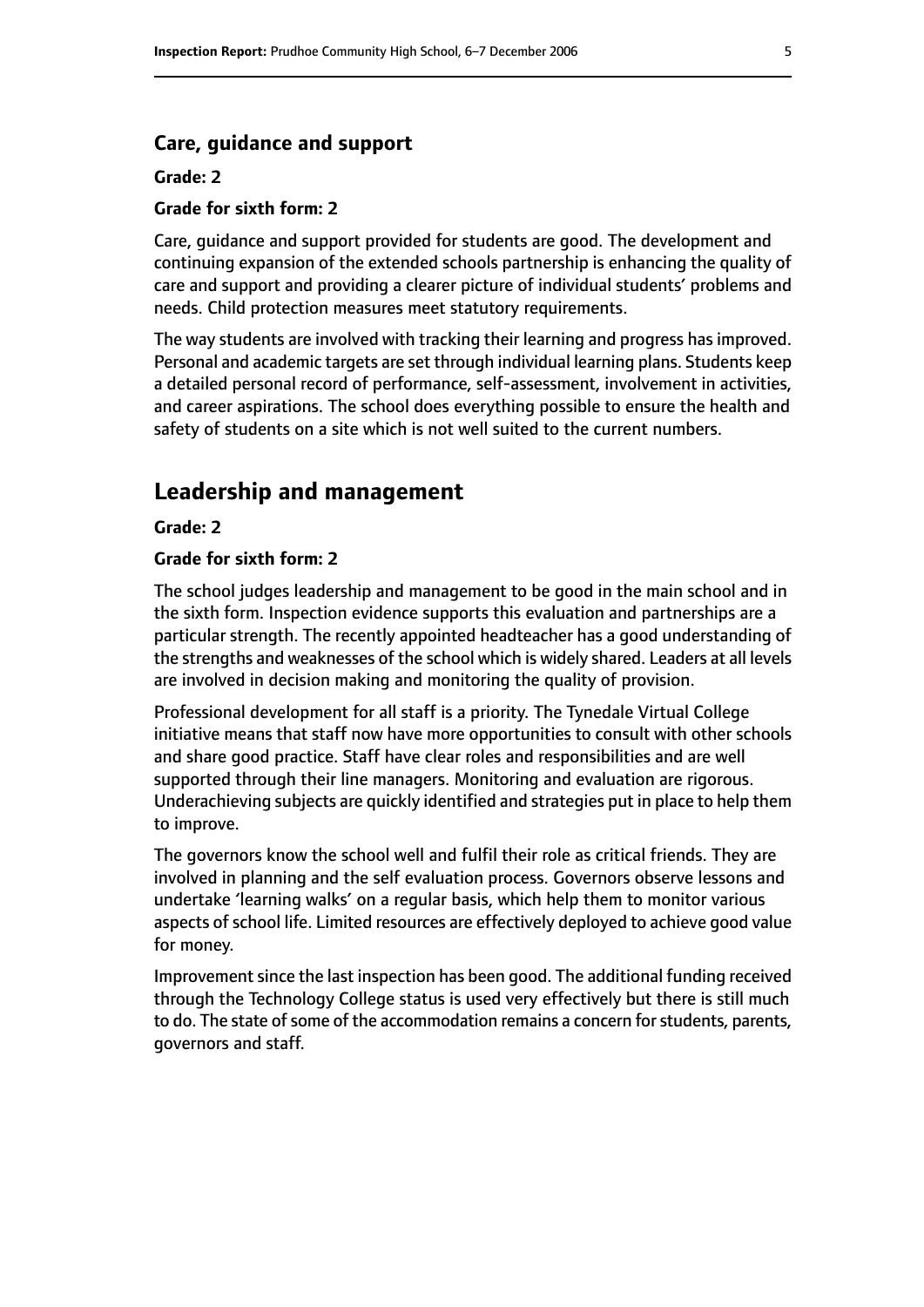**Any complaints about the inspection or the report should be made following the procedures set out inthe guidance 'Complaints about school inspection', whichis available from Ofsted's website: www.ofsted.gov.uk.**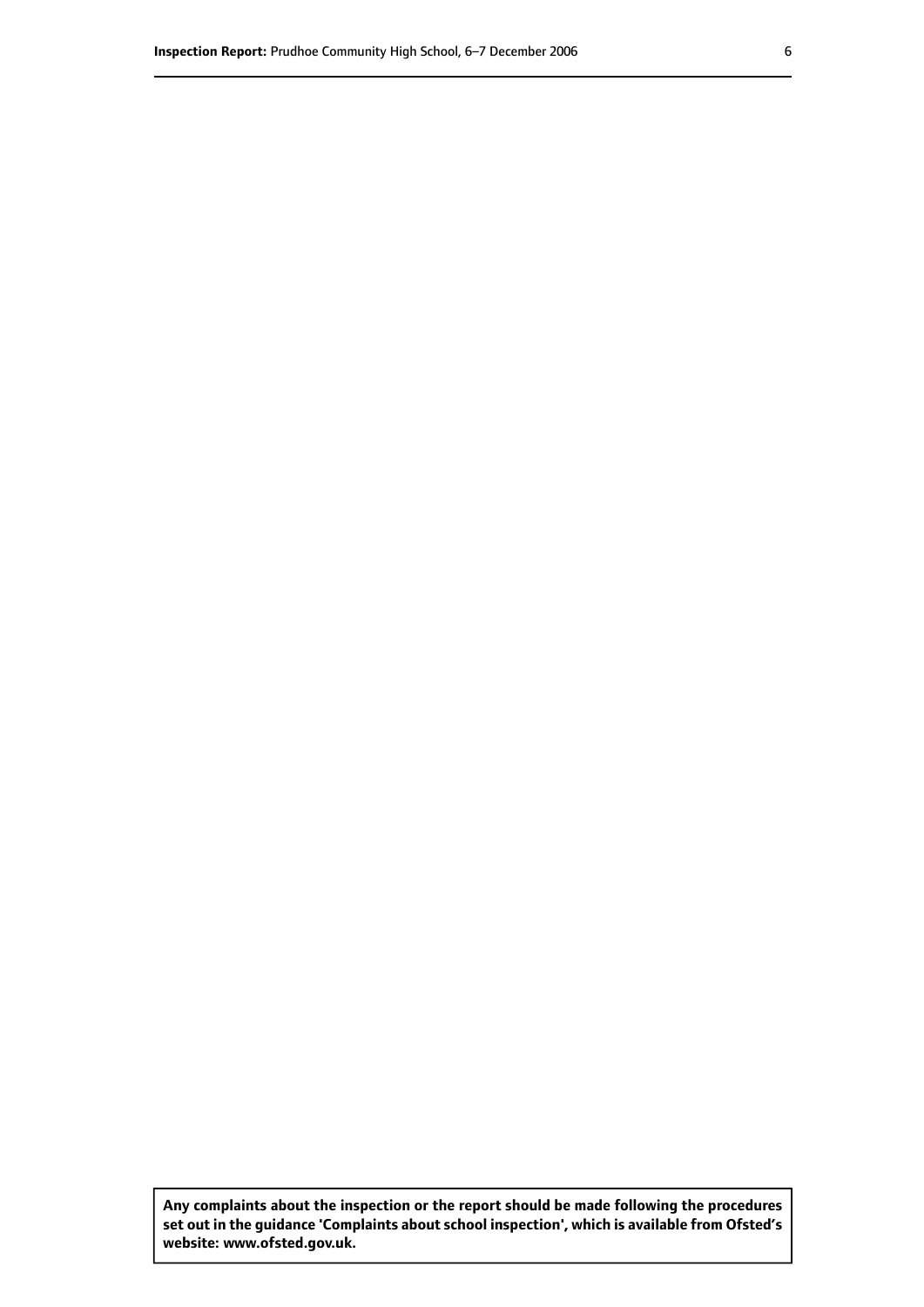# **Inspection judgements**

| $^{\dagger}$ Key to judgements: grade 1 is outstanding, grade 2 good, grade 3 satisfactory, $_{\dagger}$ | School         | $16-19$ |
|----------------------------------------------------------------------------------------------------------|----------------|---------|
| and grade 4 inadeguate                                                                                   | <b>Overall</b> |         |

# **Overall effectiveness**

| How effective, efficient and inclusive is the provision of<br>education, integrated care and any extended services in meeting<br>the needs of learners? |     |     |
|---------------------------------------------------------------------------------------------------------------------------------------------------------|-----|-----|
| How well does the school work in partnership with others to<br>promote learners' well-being?                                                            |     |     |
| The effectiveness of the school's self-evaluation                                                                                                       |     |     |
| The capacity to make any necessary improvements                                                                                                         |     |     |
| Effective steps have been taken to promote improvement since<br>the last inspection                                                                     | Yes | Yes |

# **Achievement and standards**

| How well do learners achieve?                                                                               |  |
|-------------------------------------------------------------------------------------------------------------|--|
| The standards <sup>1</sup> reached by learners                                                              |  |
| How well learners make progress, taking account of any significant<br>variations between groups of learners |  |
| How well learners with learning difficulties and disabilities make<br>progress                              |  |

## **Personal development and well-being**

| How good is the overall personal development and<br>well-being of the learners?                                  |  |
|------------------------------------------------------------------------------------------------------------------|--|
| The extent of learners' spiritual, moral, social and cultural<br>development                                     |  |
| The behaviour of learners                                                                                        |  |
| The attendance of learners                                                                                       |  |
| How well learners enjoy their education                                                                          |  |
| The extent to which learners adopt safe practices                                                                |  |
| The extent to which learners adopt healthy lifestyles                                                            |  |
| The extent to which learners make a positive contribution to<br>the community                                    |  |
| How well learners develop workplace and other skills that will<br>contribute to their future economic well-being |  |

# **The quality of provision**

| How effective are teaching and learning in meeting the<br>full range of the learners' needs?          |  |
|-------------------------------------------------------------------------------------------------------|--|
| How well do the curriculum and other activities meet the<br>range of needs and interests of learners? |  |
| How well are learners cared for, guided and supported?                                                |  |

 $^1$  Grade 1 - Exceptionally and consistently high; Grade 2 - Generally above average with none significantly below average; Grade 3 - Broadly average to below average; Grade 4 - Exceptionally low.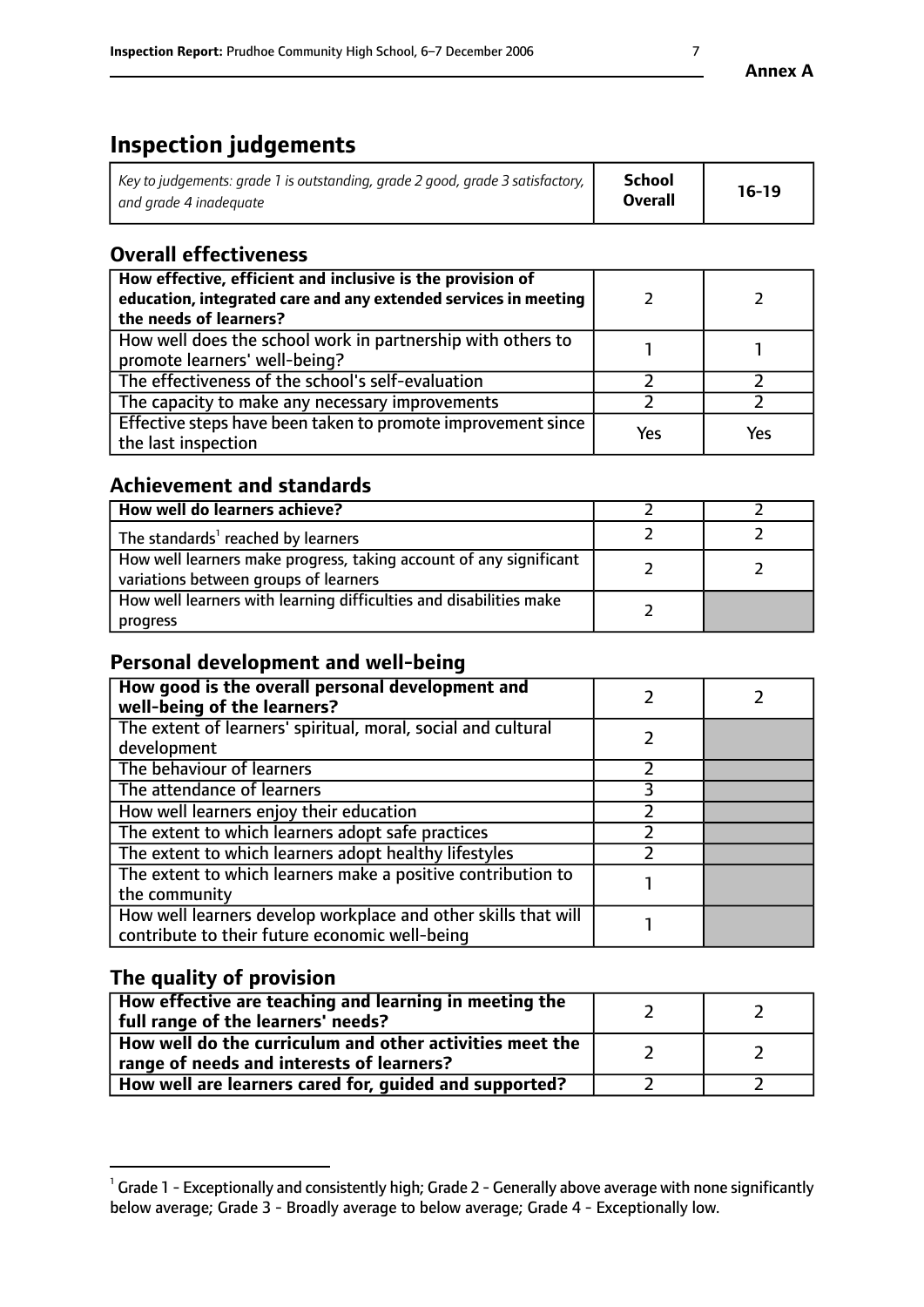# **Leadership and management**

| How effective are leadership and management in raising<br>achievement and supporting all learners?                                                 |     |     |
|----------------------------------------------------------------------------------------------------------------------------------------------------|-----|-----|
| How effectively leaders and managers at all levels set clear<br>direction leading to improvement and promote high quality of<br>care and education |     |     |
| How effectively performance is monitored, evaluated and<br>improved to meet challenging targets                                                    |     |     |
| How well equality of opportunity is promoted and discrimination<br>tackled so that all learners achieve as well as they can                        | 7   |     |
| How effectively and efficiently resources, including staff, are<br>deployed to achieve value for money                                             |     |     |
| The extent to which governors and other supervisory boards<br>discharge their responsibilities                                                     |     |     |
| Do procedures for safequarding learners meet current<br>qovernment requirements?                                                                   | Yes | Yes |
| Does this school require special measures?                                                                                                         | No  |     |
| Does this school require a notice to improve?                                                                                                      | No  |     |

**Annex A**